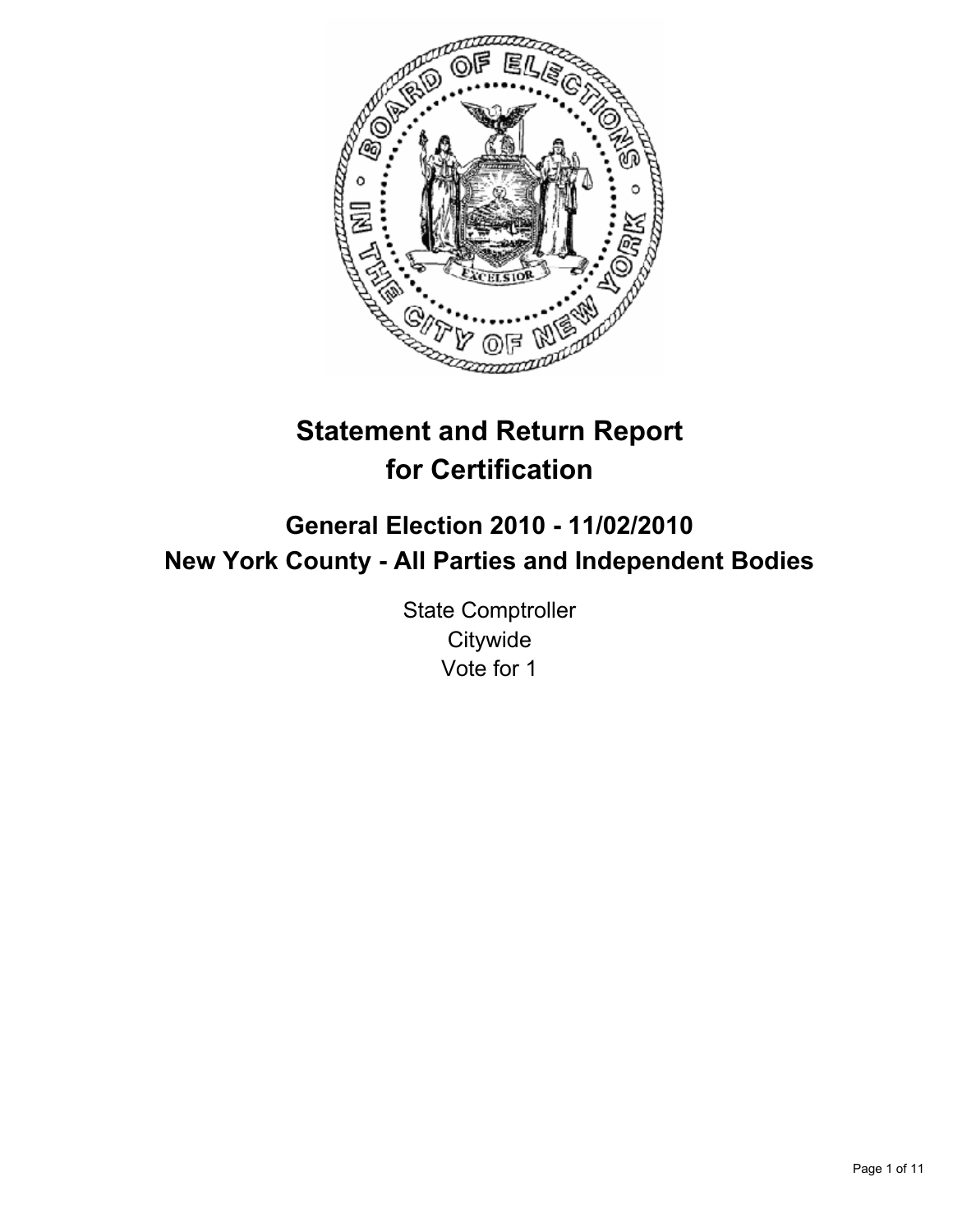

| PUBLIC COUNTER                       | 21,353 |
|--------------------------------------|--------|
| <b>EMERGENCY</b>                     | 0      |
| <b>ABSENTEE/MILITARY</b>             | 416    |
| <b>AFFIDAVIT</b>                     | 743    |
| <b>Total Ballots</b>                 | 22,693 |
| THOMAS P DINAPOLI (DEMOCRATIC)       | 13,615 |
| HARRY WILSON (REPUBLICAN)            | 4,337  |
| HARRY WILSON (INDEPENDENCE)          | 530    |
| HARRY WILSON (CONSERVATIVE)          | 243    |
| THOMAS P DINAPOLI (WORKING FAMILIES) | 1,434  |
| <b>JULIA A WILLEBRAND (GREEN)</b>    | 427    |
| JOHN GAETANI (LIBERTARIAN)           | 137    |
| JOHNSON TSENG (WRITE-IN)             | 1      |
| MIRIAM CILO (WRITE-IN)               | 1      |
| NEED MORE CHOICES (WRITE-IN)         | 1      |
| NO NAME (WRITE-IN)                   | 3      |
| NONE OF THE FOREGOING (WRITE-IN)     | 1      |
| PETER VLOEROTH (WRITE-IN)            | 2      |
| RON MILLER (WRITE-IN)                | 1      |
| <b>VOID (WRITE-IN)</b>               | 2      |
| <b>Total Votes</b>                   | 20,735 |
| Unrecorded                           | 1.958  |

| <b>PUBLIC COUNTER</b>                | 31,869         |
|--------------------------------------|----------------|
| <b>EMERGENCY</b>                     | 0              |
| ABSENTEE/MILITARY                    | 1,013          |
| <b>AFFIDAVIT</b>                     | 887            |
| <b>Total Ballots</b>                 | 34,295         |
| THOMAS P DINAPOLI (DEMOCRATIC)       | 16,650         |
| HARRY WILSON (REPUBLICAN)            | 11,388         |
| HARRY WILSON (INDEPENDENCE)          | 1,653          |
| HARRY WILSON (CONSERVATIVE)          | 583            |
| THOMAS P DINAPOLI (WORKING FAMILIES) | 1,365          |
| <b>JULIA A WILLEBRAND (GREEN)</b>    | 475            |
| JOHN GAETANI (LIBERTARIAN)           | 149            |
| DAFFY DUCK (WRITE-IN)                | 1              |
| JOHN C LIU (WRITE-IN)                | 1              |
| NO NAME (WRITE-IN)                   | $\overline{2}$ |
| STEPHEN COLBERT (WRITE-IN)           | $\overline{2}$ |
| <b>VOID (WRITE-IN)</b>               | 1              |
| WM THOMPSON (WRITE-IN)               | 1              |
| <b>Total Votes</b>                   | 32,271         |
| Unrecorded                           | 2,024          |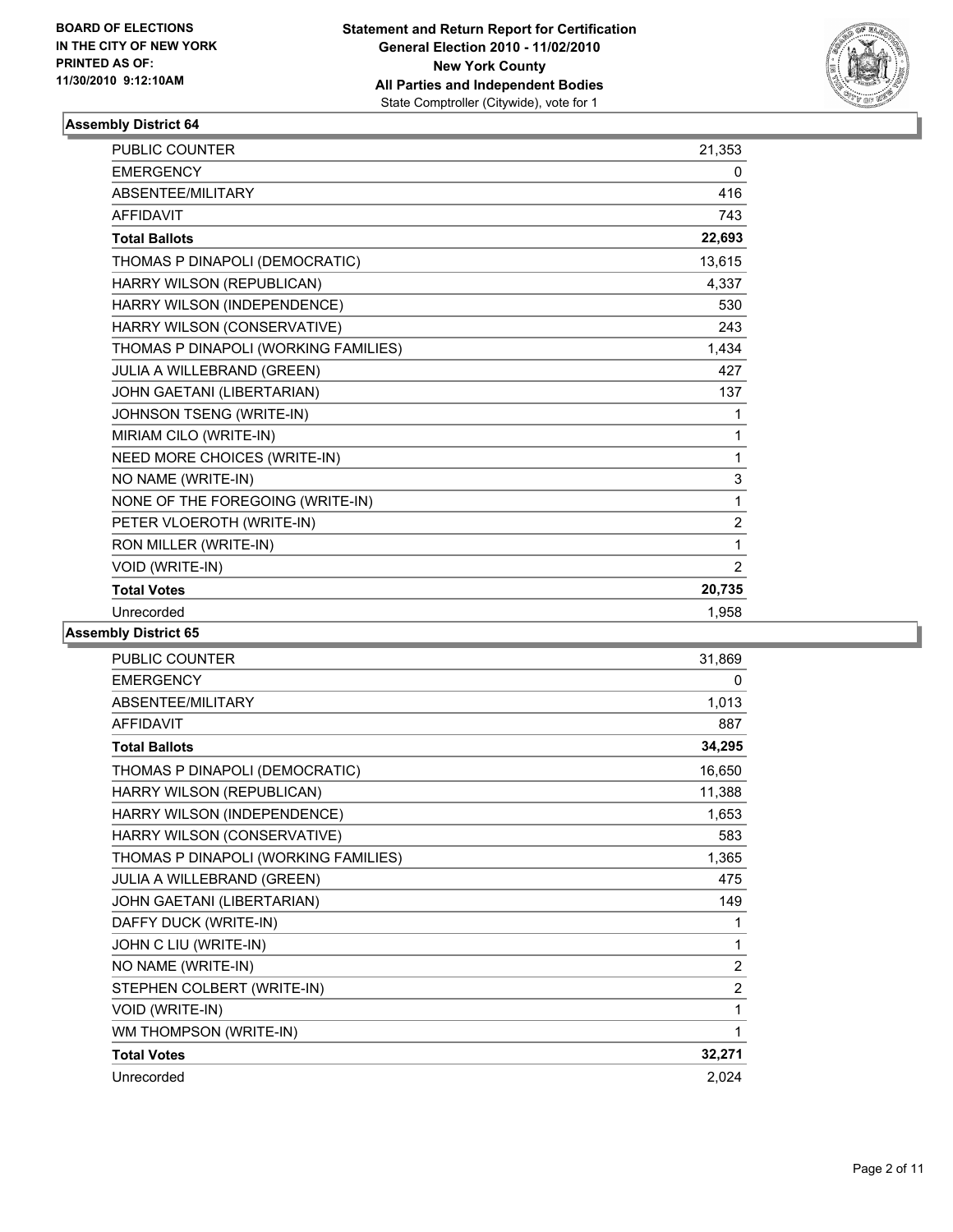

| PUBLIC COUNTER                       | 33,385 |
|--------------------------------------|--------|
| <b>EMERGENCY</b>                     | 7      |
| ABSENTEE/MILITARY                    | 1,166  |
| <b>AFFIDAVIT</b>                     | 1,095  |
| <b>Total Ballots</b>                 | 36,395 |
| THOMAS P DINAPOLI (DEMOCRATIC)       | 20,598 |
| HARRY WILSON (REPUBLICAN)            | 7,059  |
| HARRY WILSON (INDEPENDENCE)          | 1,362  |
| HARRY WILSON (CONSERVATIVE)          | 302    |
| THOMAS P DINAPOLI (WORKING FAMILIES) | 4,104  |
| JULIA A WILLEBRAND (GREEN)           | 828    |
| JOHN GAETANI (LIBERTARIAN)           | 205    |
| A (WRITE-IN)                         | 1      |
| FULL PUBLIC FUNDING (WRITE-IN)       | 1      |
| <b>GENE RUSSIANOFF (WRITE-IN)</b>    | 1      |
| HOLT (WRITE-IN)                      | 1      |
| LINE 1 BLANK (WRITE-IN)              | 1      |
| NO ONE (WRITE-IN)                    | 1      |
| NOBODY (WRITE-IN)                    | 1      |
| VOID (WRITE-IN)                      | 3      |
| <b>WORKERS PARTY (WRITE-IN)</b>      | 1      |
| <b>Total Votes</b>                   | 34,469 |
| Unrecorded                           | 1,926  |

| <b>PUBLIC COUNTER</b>                              | 37,785 |
|----------------------------------------------------|--------|
| <b>EMERGENCY</b>                                   | 36     |
| ABSENTEE/MILITARY                                  | 1,192  |
| <b>AFFIDAVIT</b>                                   | 1,011  |
| <b>Total Ballots</b>                               | 40,649 |
| THOMAS P DINAPOLI (DEMOCRATIC)                     | 22,346 |
| HARRY WILSON (REPUBLICAN)                          | 9,652  |
| HARRY WILSON (INDEPENDENCE)                        | 1,904  |
| HARRY WILSON (CONSERVATIVE)                        | 425    |
| THOMAS P DINAPOLI (WORKING FAMILIES)               | 3,083  |
| JULIA A WILLEBRAND (GREEN)                         | 732    |
| JOHN GAETANI (LIBERTARIAN)                         | 180    |
| <b>BUCK (WRITE-IN)</b>                             | 1      |
| MARIO BIAGGI (WRITE-IN)                            | 1      |
| NO NAME (WRITE-IN)                                 | 1      |
| NON ENGLISH CHARACTER (WRITE-IN)                   | 1      |
| NONE OF THE ABOVE (WRITE-IN)                       | 1      |
| NONE OF THESE CANDIDATES ARE ACCEPTABLE (WRITE-IN) | 1      |
| VOID (WRITE-IN)                                    | 1      |
| <b>Total Votes</b>                                 | 38,329 |
| Unrecorded                                         | 2,320  |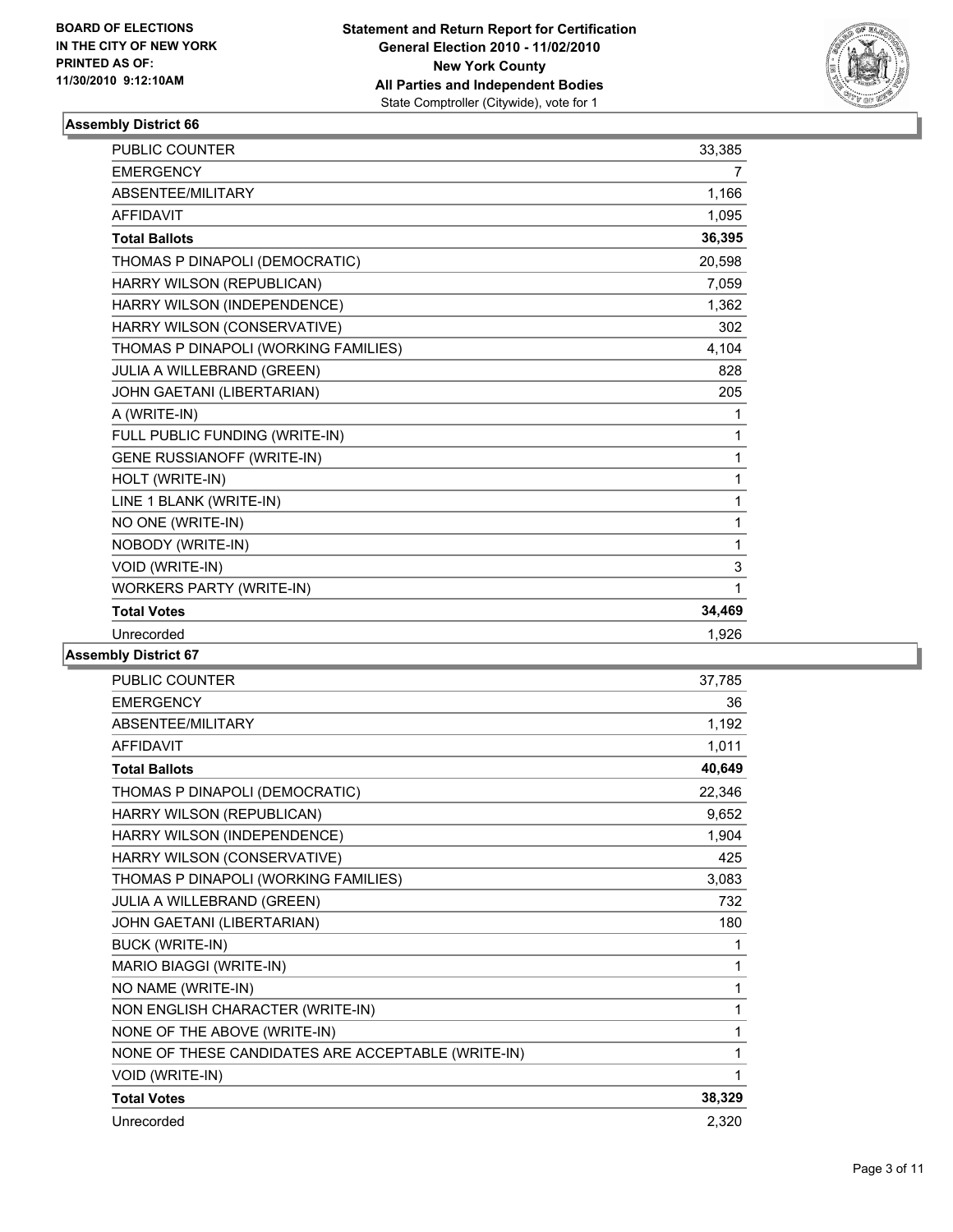

| PUBLIC COUNTER                       | 19,808 |
|--------------------------------------|--------|
| <b>EMERGENCY</b>                     | 0      |
| ABSENTEE/MILITARY                    | 326    |
| <b>AFFIDAVIT</b>                     | 619    |
| <b>Total Ballots</b>                 | 20,827 |
| THOMAS P DINAPOLI (DEMOCRATIC)       | 14,776 |
| HARRY WILSON (REPUBLICAN)            | 1,820  |
| HARRY WILSON (INDEPENDENCE)          | 355    |
| HARRY WILSON (CONSERVATIVE)          | 148    |
| THOMAS P DINAPOLI (WORKING FAMILIES) | 907    |
| JULIA A WILLEBRAND (GREEN)           | 385    |
| JOHN GAETANI (LIBERTARIAN)           | 71     |
| DENISE J BURGES (WRITE-IN)           | 1      |
| <b>GLINA MATTER (WRITE-IN)</b>       | 1      |
| JAKY JOSEPH (WRITE-IN)               | 1      |
| MICKEY MOUSE (WRITE-IN)              | 1      |
| NO NAME (WRITE-IN)                   | 3      |
| RICHARD CONDON (WRITE-IN)            | 1      |
| VOID (WRITE-IN)                      | 4      |
| <b>Total Votes</b>                   | 18,474 |
| Unrecorded                           | 2,353  |

| <b>PUBLIC COUNTER</b>                | 33.317         |
|--------------------------------------|----------------|
| <b>EMERGENCY</b>                     | 0              |
| ABSENTEE/MILITARY                    | 868            |
| <b>AFFIDAVIT</b>                     | 907            |
| <b>Total Ballots</b>                 | 35,560         |
| THOMAS P DINAPOLI (DEMOCRATIC)       | 21,667         |
| HARRY WILSON (REPUBLICAN)            | 4,977          |
| HARRY WILSON (INDEPENDENCE)          | 1,321          |
| HARRY WILSON (CONSERVATIVE)          | 278            |
| THOMAS P DINAPOLI (WORKING FAMILIES) | 3,858          |
| JULIA A WILLEBRAND (GREEN)           | 822            |
| JOHN GAETANI (LIBERTARIAN)           | 140            |
| ANDREW CUOMO (WRITE-IN)              | 1              |
| CARL MCCALL (WRITE-IN)               | 1              |
| JORGE A POLANCO (WRITE-IN)           | 1              |
| MICHAEL BLOOMBERG (WRITE-IN)         | 1              |
| MICHAEL WEINSTEIN (WRITE-IN)         | 1              |
| NO NAME (WRITE-IN)                   | 3              |
| THE DARK KNIGHT (WRITE-IN)           | 1              |
| TYLER DURDEN (WRITE-IN)              | $\overline{2}$ |
| VOID (WRITE-IN)                      | 1              |
| <b>Total Votes</b>                   | 33,075         |
| Unrecorded                           | 2,485          |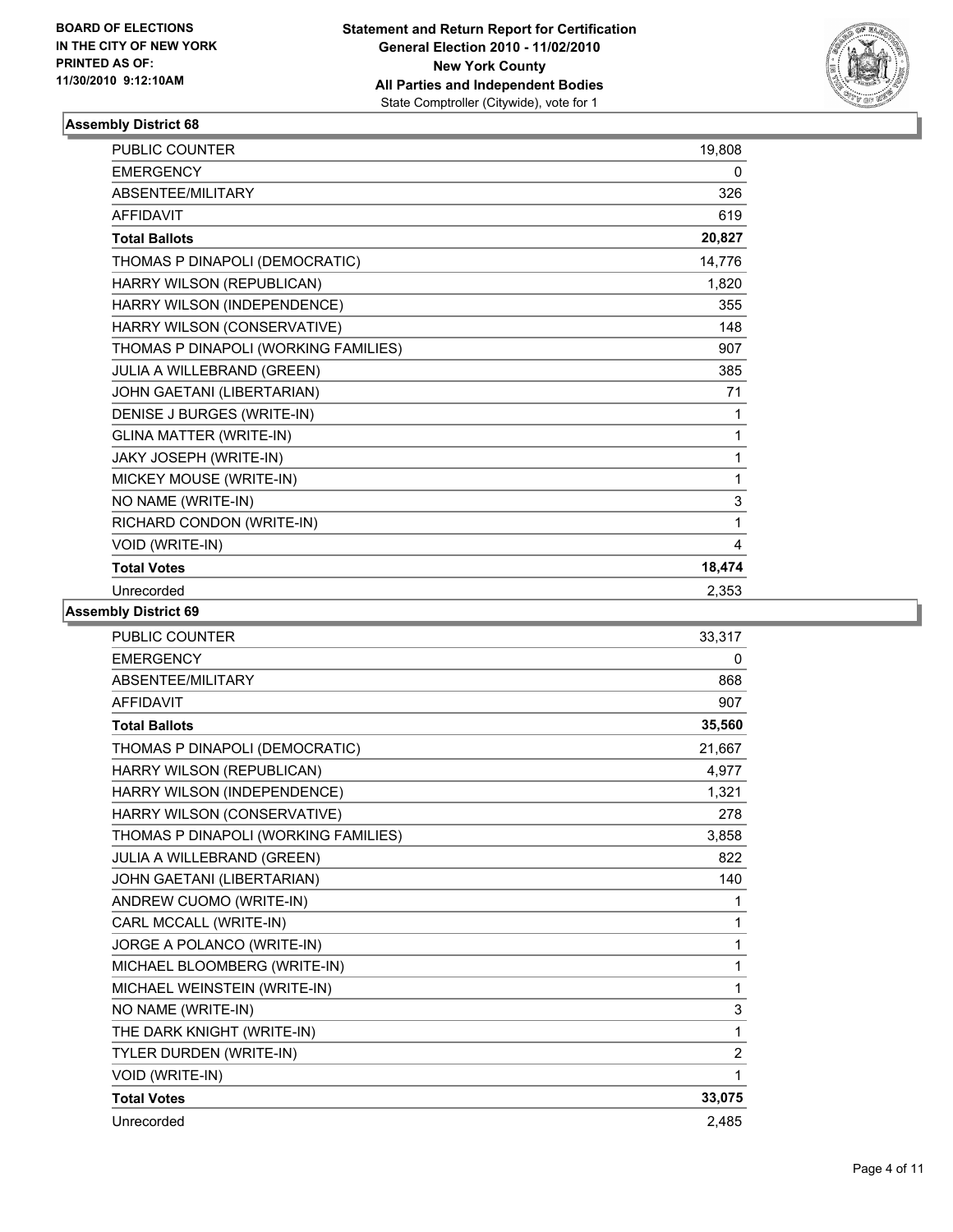

| <b>PUBLIC COUNTER</b>                       | 24,501 |
|---------------------------------------------|--------|
| <b>EMERGENCY</b>                            | 2      |
| ABSENTEE/MILITARY                           | 356    |
| <b>AFFIDAVIT</b>                            | 858    |
| <b>Total Ballots</b>                        | 25,776 |
| THOMAS P DINAPOLI (DEMOCRATIC)              | 19,913 |
| HARRY WILSON (REPUBLICAN)                   | 1,080  |
| HARRY WILSON (INDEPENDENCE)                 | 471    |
| HARRY WILSON (CONSERVATIVE)                 | 106    |
| THOMAS P DINAPOLI (WORKING FAMILIES)        | 1,272  |
| JULIA A WILLEBRAND (GREEN)                  | 510    |
| JOHN GAETANI (LIBERTARIAN)                  | 68     |
| <b>ANTHONY HILL (WRITE-IN)</b>              | 1      |
| CAROL (WRITE-IN)                            | 1      |
| CAROL DECASTRO (WRITE-IN)                   | 1      |
| CHARLES BARRON (WRITE-IN)                   | 1      |
| CHARLES BARRON' (WRITE-IN)                  | 1      |
| DAVID DINKINS (WRITE-IN)                    | 1      |
| FR STEVE THOMLINSON (WRITE-IN)              | 1      |
| LORD JESUS CHRIST THE SON OF GOD (WRITE-IN) | 1      |
| NATASHA REID (WRITE-IN)                     | 1      |
| NO ANSWER (WRITE-IN)                        | 1      |
| NO NAME (WRITE-IN)                          | 2      |
| NO ONE (WRITE-IN)                           | 1      |
| SHARON MCDONALDS (WRITE-IN)                 | 1      |
| TRACY LARY (WRITE-IN)                       | 1      |
| VOID (WRITE-IN)                             | 1      |
| <b>Total Votes</b>                          | 23,436 |
| Unrecorded                                  | 2,340  |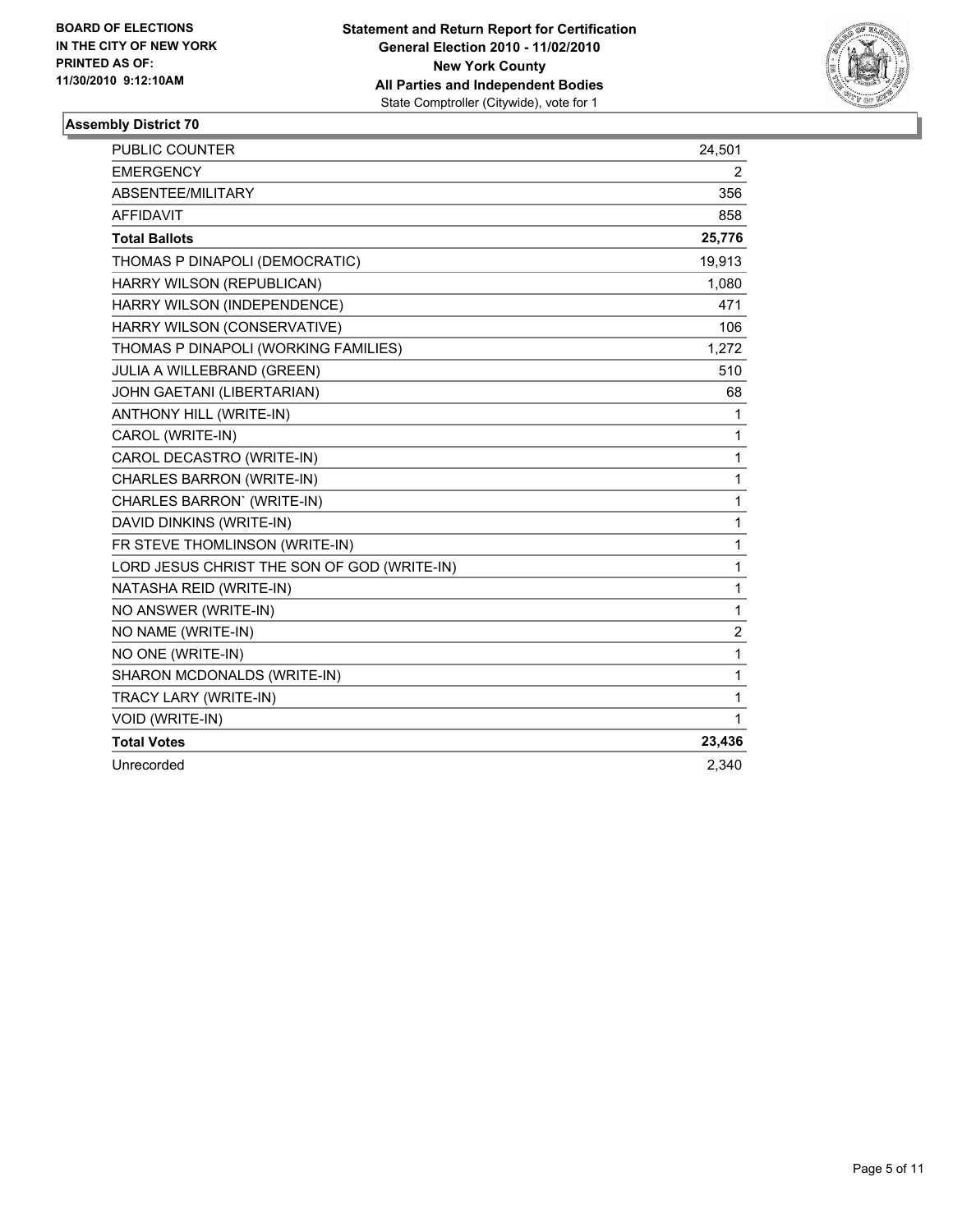

| <b>PUBLIC COUNTER</b>                | 24,164 |
|--------------------------------------|--------|
| <b>EMERGENCY</b>                     | 0      |
| <b>ABSENTEE/MILITARY</b>             | 392    |
| <b>AFFIDAVIT</b>                     | 661    |
| <b>Total Ballots</b>                 | 25,372 |
| THOMAS P DINAPOLI (DEMOCRATIC)       | 17,686 |
| HARRY WILSON (REPUBLICAN)            | 2,238  |
| HARRY WILSON (INDEPENDENCE)          | 554    |
| HARRY WILSON (CONSERVATIVE)          | 195    |
| THOMAS P DINAPOLI (WORKING FAMILIES) | 1,867  |
| JULIA A WILLEBRAND (GREEN)           | 565    |
| JOHN GAETANI (LIBERTARIAN)           | 86     |
| CHARLES BARRON (WRITE-IN)            | 1      |
| CHARLI KEMP (WRITE-IN)               | 1      |
| DAN DONOVAN (WRITE-IN)               | 1      |
| HERNSON J. GOLDIN (WRITE-IN)         | 1      |
| MARK LEVINE (WRITE-IN)               | 2      |
| MARK LEVINS (WRITE-IN)               | 1      |
| NO NAME (WRITE-IN)                   | 1      |
| VOID (WRITE-IN)                      | 6      |
| <b>Total Votes</b>                   | 23,205 |
| Unrecorded                           | 2.167  |

| <b>PUBLIC COUNTER</b>                | 17,354         |
|--------------------------------------|----------------|
| <b>EMERGENCY</b>                     | 0              |
| ABSENTEE/MILITARY                    | 155            |
| <b>AFFIDAVIT</b>                     | 393            |
| <b>Total Ballots</b>                 | 18,028         |
| THOMAS P DINAPOLI (DEMOCRATIC)       | 12,824         |
| HARRY WILSON (REPUBLICAN)            | 1,257          |
| HARRY WILSON (INDEPENDENCE)          | 202            |
| HARRY WILSON (CONSERVATIVE)          | 114            |
| THOMAS P DINAPOLI (WORKING FAMILIES) | 1,090          |
| <b>JULIA A WILLEBRAND (GREEN)</b>    | 320            |
| JOHN GAETANI (LIBERTARIAN)           | 49             |
| CHARLES BARRON (WRITE-IN)            | 1              |
| NO NAME (WRITE-IN)                   | $\overline{c}$ |
| NONE (WRITE-IN)                      | $\overline{2}$ |
| THOMAS (WRITE-IN)                    | 1              |
| <b>VOID (WRITE-IN)</b>               | $\overline{2}$ |
| <b>Total Votes</b>                   | 15,864         |
| Unrecorded                           | 2,164          |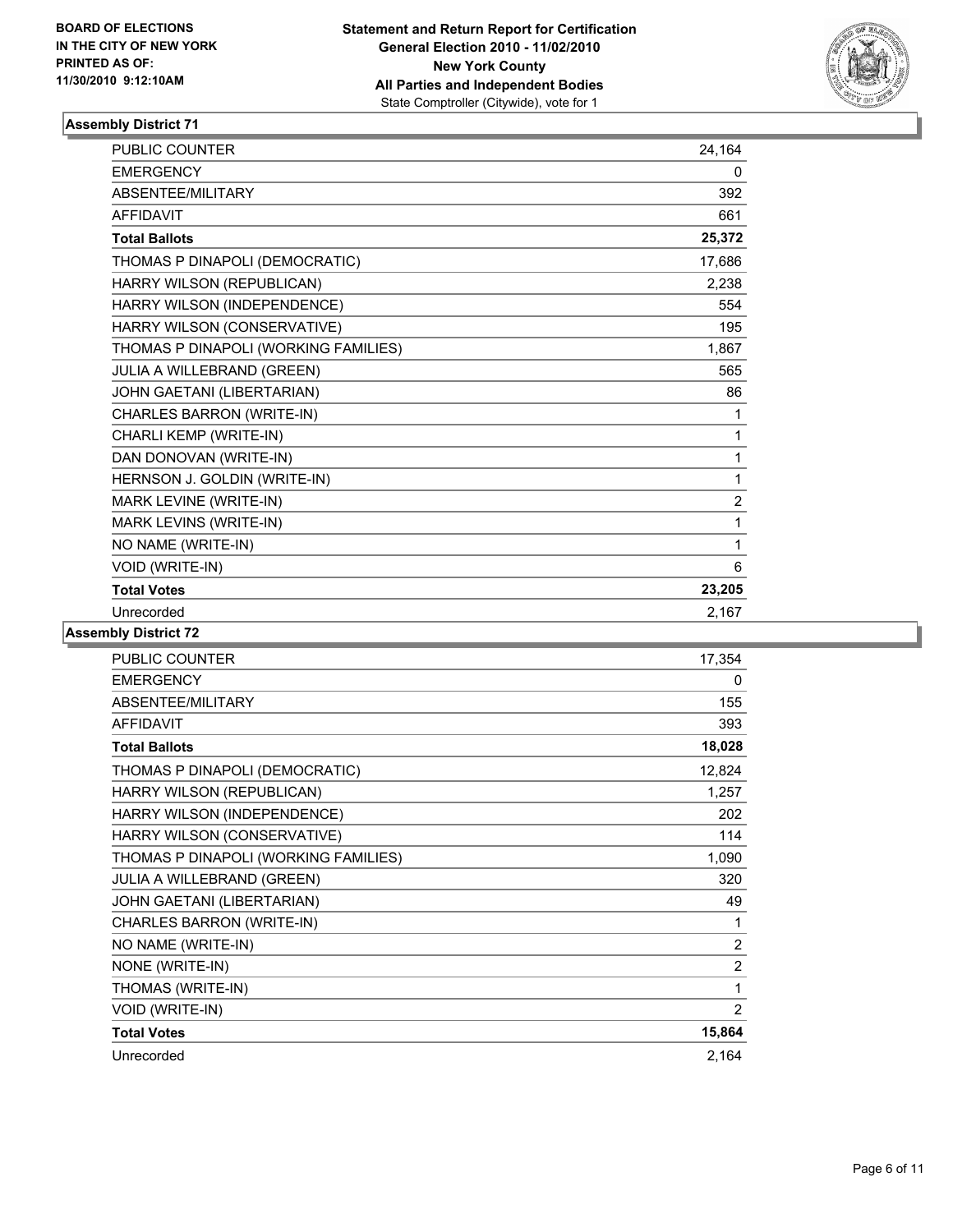

| <b>PUBLIC COUNTER</b>                | 35,643         |
|--------------------------------------|----------------|
| <b>EMERGENCY</b>                     | 0              |
| ABSENTEE/MILITARY                    | 1,456          |
| <b>AFFIDAVIT</b>                     | 750            |
| <b>Total Ballots</b>                 | 38,516         |
| THOMAS P DINAPOLI (DEMOCRATIC)       | 16,545         |
| HARRY WILSON (REPUBLICAN)            | 15,412         |
| HARRY WILSON (INDEPENDENCE)          | 2,132          |
| HARRY WILSON (CONSERVATIVE)          | 586            |
| THOMAS P DINAPOLI (WORKING FAMILIES) | 978            |
| JULIA A WILLEBRAND (GREEN)           | 415            |
| JOHN GAETANI (LIBERTARIAN)           | 149            |
| HARRY WILSON (WRITE-IN)              | 1              |
| HERMAN APOLLO (WRITE-IN)             | 1              |
| RYAN E. HOFFMAN (WRITE-IN)           | 1              |
| SEYMOUR HERSCHBERG (WRITE-IN)        | $\overline{2}$ |
| SPONGE BOB SQUARE PANTS (WRITE-IN)   | 1              |
| VOID (WRITE-IN)                      | 2              |
| <b>Total Votes</b>                   | 36,225         |
| Unrecorded                           | 2.291          |

| <b>PUBLIC COUNTER</b>                | 29,080 |
|--------------------------------------|--------|
| <b>EMERGENCY</b>                     | 0      |
| ABSENTEE/MILITARY                    | 709    |
| <b>AFFIDAVIT</b>                     | 772    |
| <b>Total Ballots</b>                 | 30,918 |
| THOMAS P DINAPOLI (DEMOCRATIC)       | 17,803 |
| HARRY WILSON (REPUBLICAN)            | 6,186  |
| HARRY WILSON (INDEPENDENCE)          | 1,061  |
| HARRY WILSON (CONSERVATIVE)          | 426    |
| THOMAS P DINAPOLI (WORKING FAMILIES) | 2,679  |
| JULIA A WILLEBRAND (GREEN)           | 654    |
| JOHN GAETANI (LIBERTARIAN)           | 179    |
| KEITH HAMILTON (WRITE-IN)            | 1      |
| LEONARD VAISMAN (WRITE-IN)           | 1      |
| NO NAME (WRITE-IN)                   | 6      |
| RICHARD BRODSKY (WRITE-IN)           | 1      |
| RUBY CAREY (WRITE-IN)                | 1      |
| <b>VOID (WRITE-IN)</b>               | 2      |
| <b>Total Votes</b>                   | 29,000 |
| Unrecorded                           | 1.918  |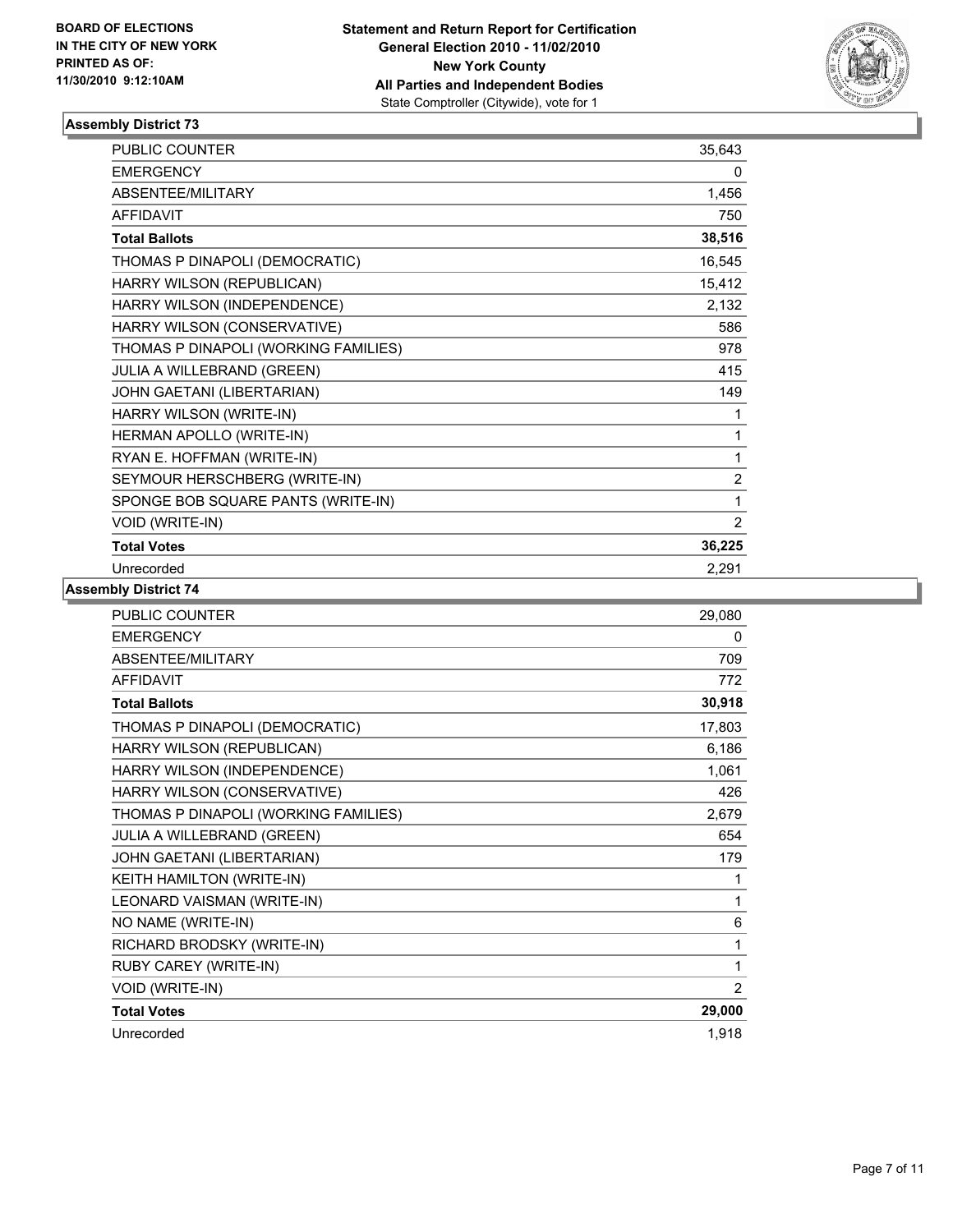

| <b>PUBLIC COUNTER</b>                | 32,976         |
|--------------------------------------|----------------|
| <b>EMERGENCY</b>                     | 75             |
| ABSENTEE/MILITARY                    | 1,066          |
| <b>AFFIDAVIT</b>                     | 911            |
| <b>Total Ballots</b>                 | 35,590         |
| THOMAS P DINAPOLI (DEMOCRATIC)       | 20,313         |
| HARRY WILSON (REPUBLICAN)            | 7,702          |
| HARRY WILSON (INDEPENDENCE)          | 1,347          |
| HARRY WILSON (CONSERVATIVE)          | 413            |
| THOMAS P DINAPOLI (WORKING FAMILIES) | 2,859          |
| <b>JULIA A WILLEBRAND (GREEN)</b>    | 712            |
| JOHN GAETANI (LIBERTARIAN)           | 223            |
| AL HIRSCHFELD (WRITE-IN)             | 1              |
| CECILIA LIM (WRITE-IN)               | $\mathbf{1}$   |
| CHUCK ZLATKIN (WRITE-IN)             | $\mathbf{1}$   |
| DAVID PATERSON (WRITE-IN)            | $\mathbf{1}$   |
| <b>JIMMY MCMILLAN (WRITE-IN)</b>     | 1              |
| JOHN LIU (WRITE-IN)                  | $\overline{c}$ |
| LARRY MONTY (WRITE-IN)               | $\mathbf{1}$   |
| NO NAME (WRITE-IN)                   | $\overline{2}$ |
| NONE (WRITE-IN)                      | $\mathbf{1}$   |
| PAUL POMERANTZ (WRITE-IN)            | $\mathbf{1}$   |
| ROBERT RODRIGUEZ (WRITE-IN)          | $\mathbf{1}$   |
| <b>VOID (WRITE-IN)</b>               | $\overline{2}$ |
| <b>Total Votes</b>                   | 33,584         |
| Unrecorded                           | 2,006          |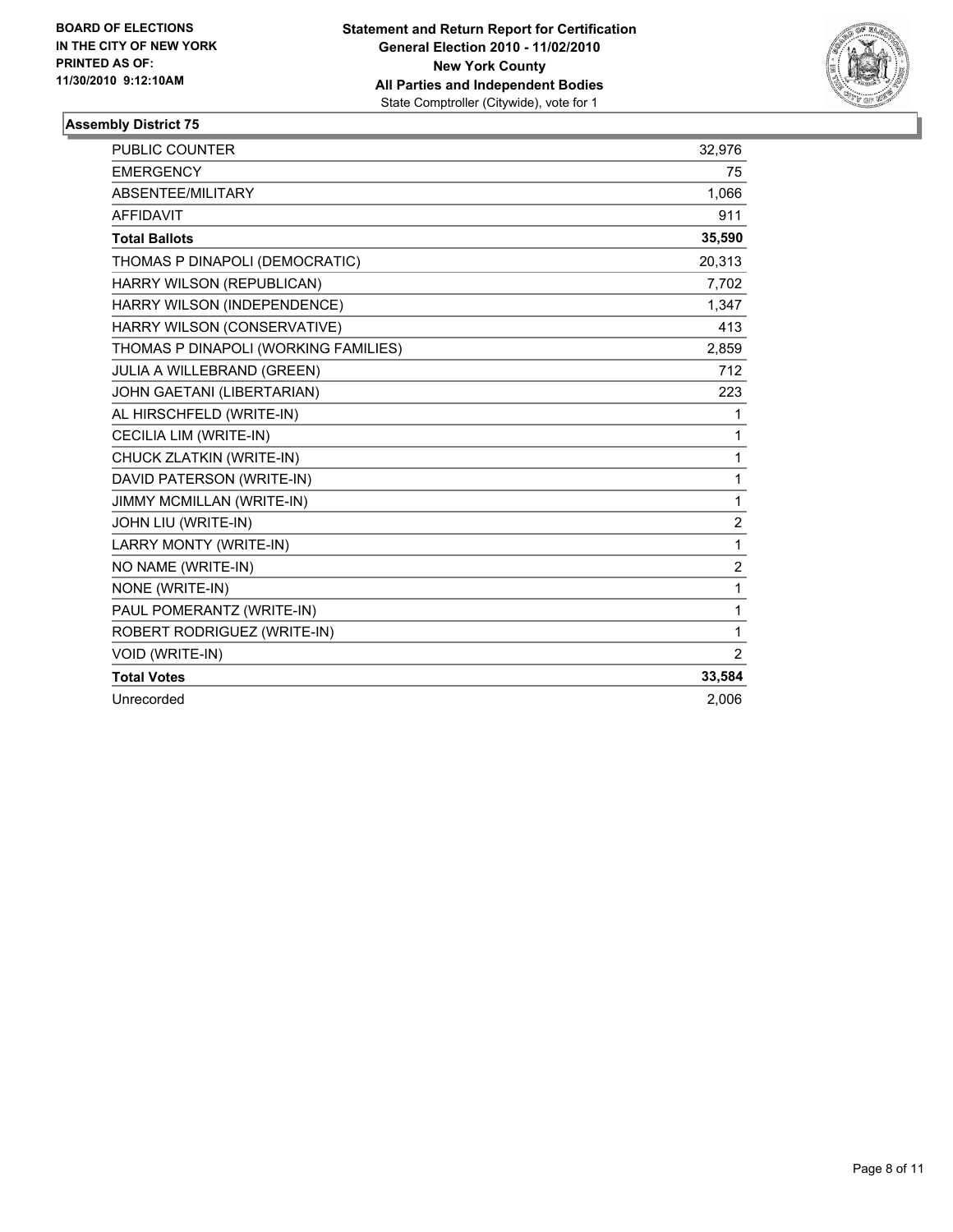

# **Total for State Comptroller (Citywide) - New York County**

| PUBLIC COUNTER                       | 341,235      |
|--------------------------------------|--------------|
| <b>EMERGENCY</b>                     | 120          |
| ABSENTEE/MILITARY                    | 9,115        |
| AFFIDAVIT                            | 9,607        |
| <b>Total Ballots</b>                 | 364,619      |
| THOMAS P DINAPOLI (DEMOCRATIC)       | 214,736      |
| HARRY WILSON (REPUBLICAN)            | 73,108       |
| HARRY WILSON (INDEPENDENCE)          | 12,892       |
| HARRY WILSON (CONSERVATIVE)          | 3,819        |
| THOMAS P DINAPOLI (WORKING FAMILIES) | 25,496       |
| JULIA A WILLEBRAND (GREEN)           | 6,845        |
| JOHN GAETANI (LIBERTARIAN)           | 1,636        |
| A (WRITE-IN)                         | 1            |
| AL HIRSCHFELD (WRITE-IN)             | 1            |
| ANDREW CUOMO (WRITE-IN)              | $\mathbf{1}$ |
| ANTHONY HILL (WRITE-IN)              | 1            |
| <b>BUCK (WRITE-IN)</b>               | 1            |
| CARL MCCALL (WRITE-IN)               | 1            |
| CAROL (WRITE-IN)                     | 1            |
| CAROL DECASTRO (WRITE-IN)            | 1            |
| <b>CECILIA LIM (WRITE-IN)</b>        | 1            |
| CHARLES BARRON (WRITE-IN)            | 3            |
| CHARLES BARRON' (WRITE-IN)           | 1            |
| CHARLI KEMP (WRITE-IN)               | 1            |
| CHUCK ZLATKIN (WRITE-IN)             | 1            |
| DAFFY DUCK (WRITE-IN)                | 1            |
| DAN DONOVAN (WRITE-IN)               | $\mathbf{1}$ |
| DAVID DINKINS (WRITE-IN)             | 1            |
| DAVID PATERSON (WRITE-IN)            | 1            |
| DENISE J BURGES (WRITE-IN)           | $\mathbf{1}$ |
| FR STEVE THOMLINSON (WRITE-IN)       | 1            |
| FULL PUBLIC FUNDING (WRITE-IN)       | 1            |
| <b>GENE RUSSIANOFF (WRITE-IN)</b>    | 1            |
| <b>GLINA MATTER (WRITE-IN)</b>       | 1            |
| HARRY WILSON (WRITE-IN)              | 1            |
| HERMAN APOLLO (WRITE-IN)             | 1            |
| HERNSON J. GOLDIN (WRITE-IN)         | 1            |
| HOLT (WRITE-IN)                      | 1            |
| JAKY JOSEPH (WRITE-IN)               | 1            |
| JIMMY MCMILLAN (WRITE-IN)            | 1            |
| JOHN C LIU (WRITE-IN)                | 1            |
| JOHN LIU (WRITE-IN)                  | 2            |
| JOHNSON TSENG (WRITE-IN)             | 1            |
| JORGE A POLANCO (WRITE-IN)           | 1            |
| KEITH HAMILTON (WRITE-IN)            | 1            |
| LARRY MONTY (WRITE-IN)               | 1            |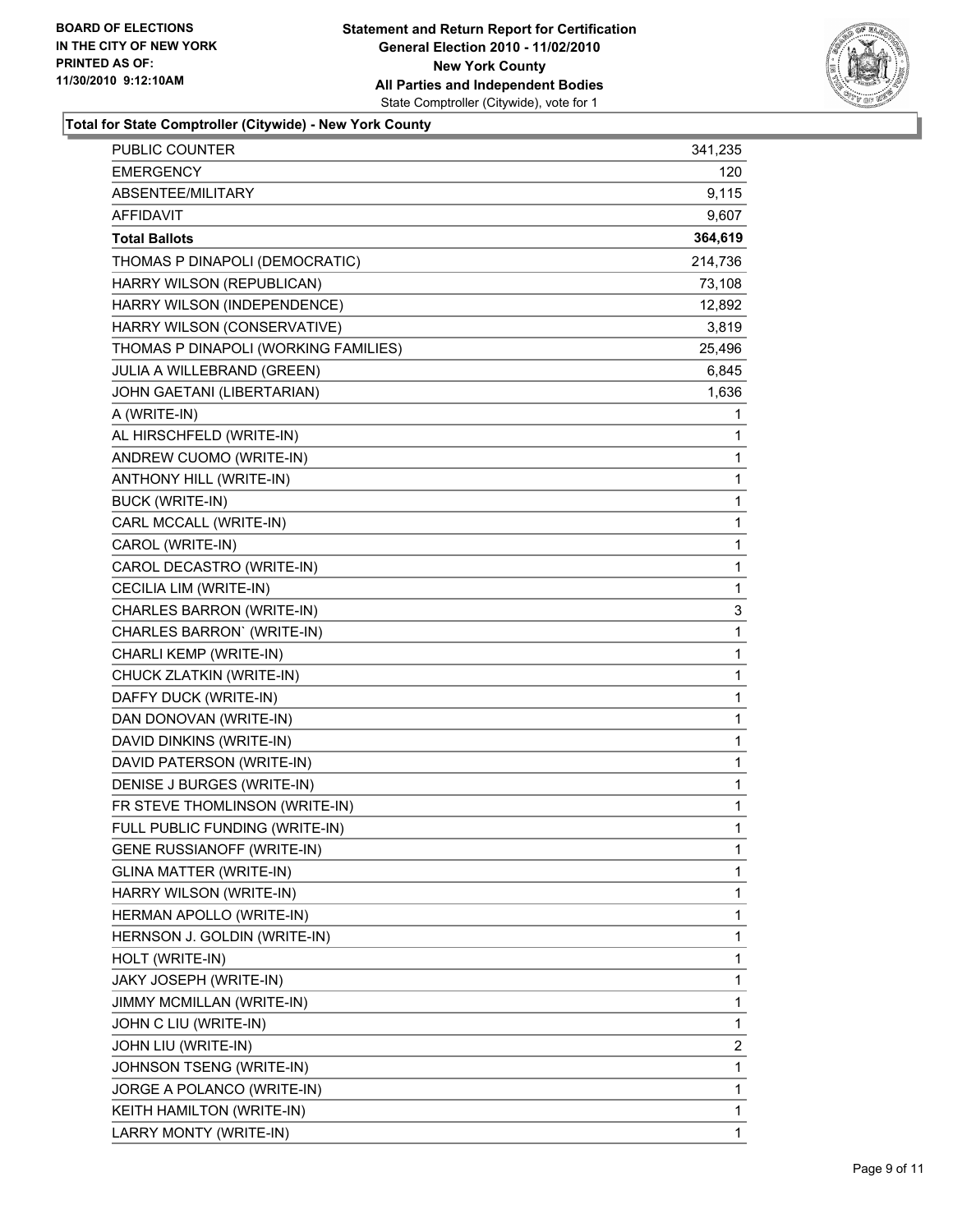

#### **Total for State Comptroller (Citywide) - New York County**

| LEONARD VAISMAN (WRITE-IN)                         | 1              |
|----------------------------------------------------|----------------|
| LINE 1 BLANK (WRITE-IN)                            | 1              |
| LORD JESUS CHRIST THE SON OF GOD (WRITE-IN)        | $\mathbf{1}$   |
| MARIO BIAGGI (WRITE-IN)                            | 1              |
| MARK LEVINE (WRITE-IN)                             | 2              |
| MARK LEVINS (WRITE-IN)                             | 1              |
| MICHAEL BLOOMBERG (WRITE-IN)                       | 1              |
| MICHAEL WEINSTEIN (WRITE-IN)                       | 1              |
| MICKEY MOUSE (WRITE-IN)                            | 1              |
| MIRIAM CILO (WRITE-IN)                             | 1              |
| NATASHA REID (WRITE-IN)                            | 1              |
| NEED MORE CHOICES (WRITE-IN)                       | 1              |
| NO ANSWER (WRITE-IN)                               | 1              |
| NO NAME (WRITE-IN)                                 | 25             |
| NO ONE (WRITE-IN)                                  | 2              |
| NOBODY (WRITE-IN)                                  | 1              |
| NON ENGLISH CHARACTER (WRITE-IN)                   | 1              |
| NONE (WRITE-IN)                                    | 3              |
| NONE OF THE ABOVE (WRITE-IN)                       | 1              |
| NONE OF THE FOREGOING (WRITE-IN)                   | 1              |
| NONE OF THESE CANDIDATES ARE ACCEPTABLE (WRITE-IN) | $\mathbf{1}$   |
| PAUL POMERANTZ (WRITE-IN)                          | 1              |
| PETER VLOEROTH (WRITE-IN)                          | 2              |
| RICHARD BRODSKY (WRITE-IN)                         | 1              |
| RICHARD CONDON (WRITE-IN)                          | 1              |
| ROBERT RODRIGUEZ (WRITE-IN)                        | 1              |
| RON MILLER (WRITE-IN)                              | 1              |
| RUBY CAREY (WRITE-IN)                              | 1              |
| RYAN E. HOFFMAN (WRITE-IN)                         | 1              |
| SEYMOUR HERSCHBERG (WRITE-IN)                      | 2              |
| SHARON MCDONALDS (WRITE-IN)                        | 1              |
| SPONGE BOB SQUARE PANTS (WRITE-IN)                 | 1              |
| STEPHEN COLBERT (WRITE-IN)                         | 2              |
| THE DARK KNIGHT (WRITE-IN)                         | 1              |
| THOMAS (WRITE-IN)                                  | 1              |
| TRACY LARY (WRITE-IN)                              | 1              |
| TYLER DURDEN (WRITE-IN)                            | $\overline{2}$ |
| VOID (WRITE-IN)                                    | 27             |
| WM THOMPSON (WRITE-IN)                             | 1              |
| <b>WORKERS PARTY (WRITE-IN)</b>                    | 1              |
| <b>Total Votes</b>                                 | 338,667        |
| Unrecorded                                         | 25,952         |